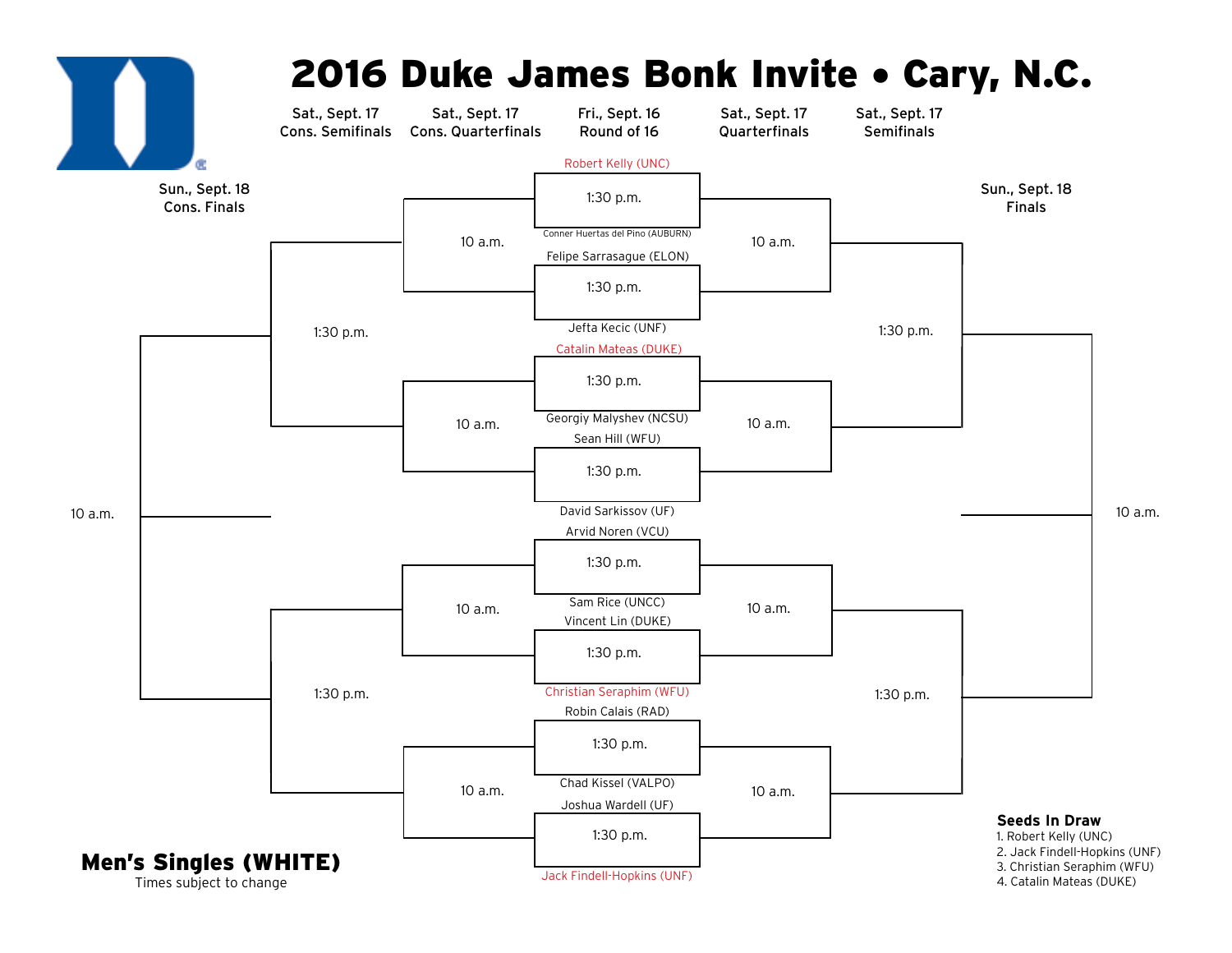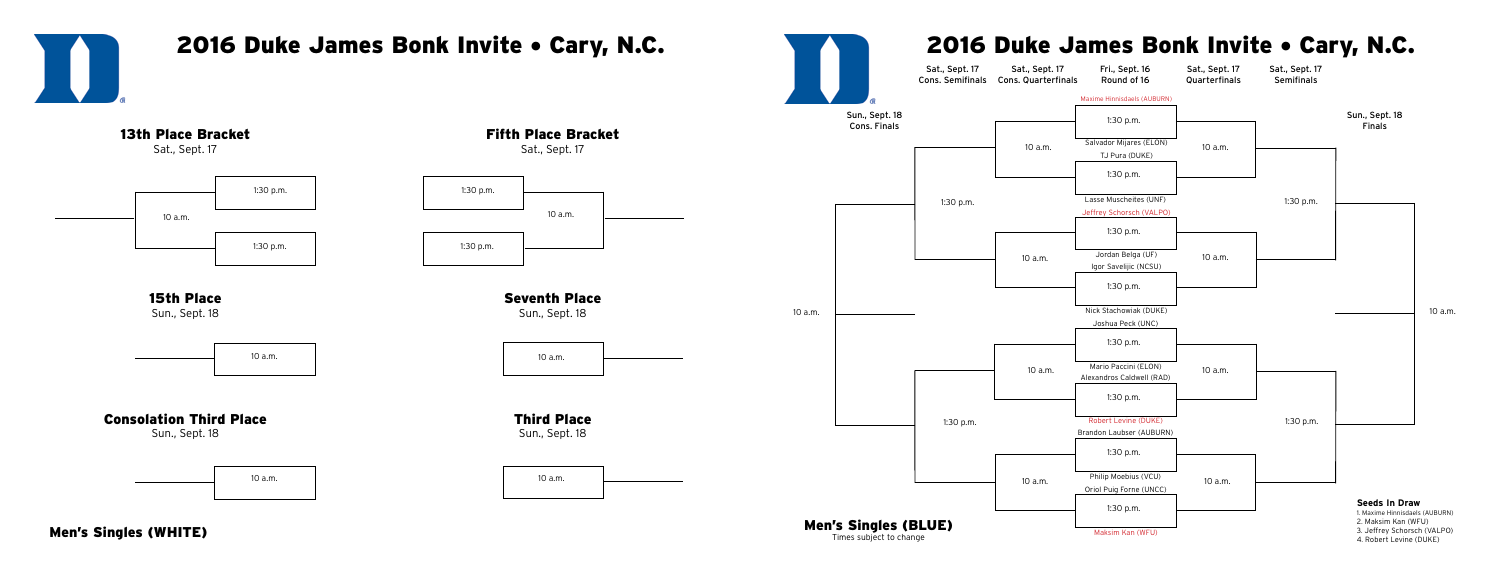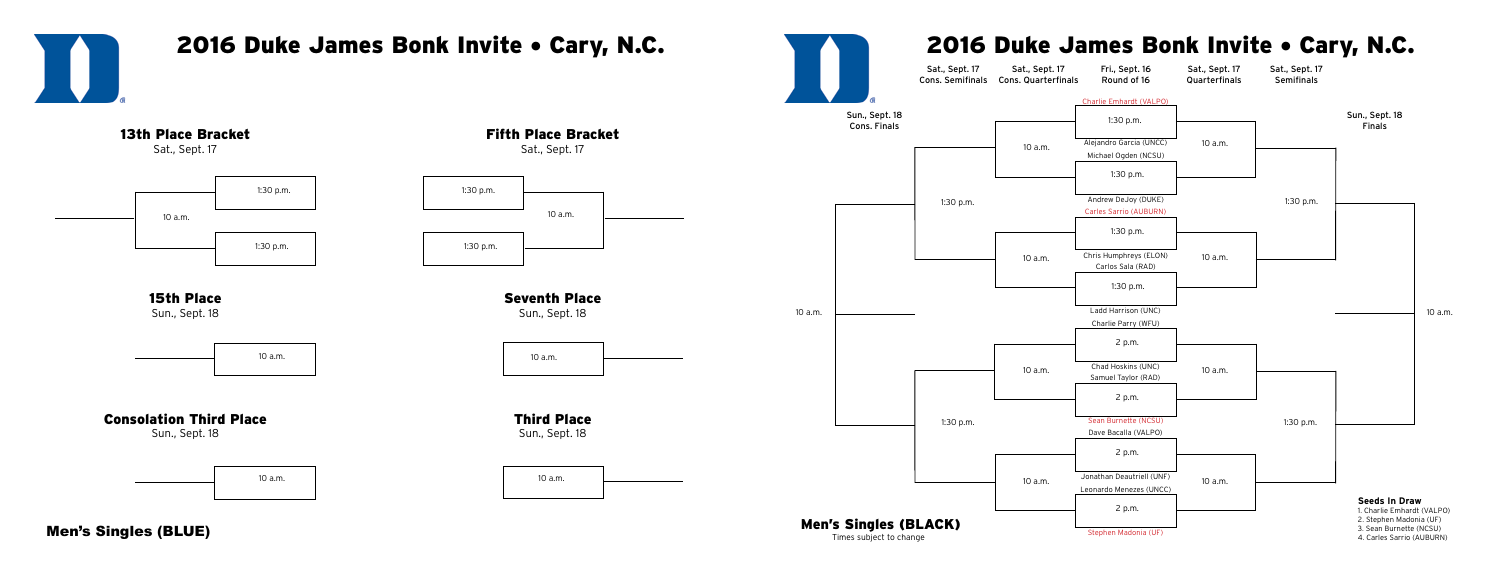Men's Doubles (WHITE)

Times subject to change



1. C. Emhardt/J. Schorsch (VALPO) 2. R. Kelly/Peck (UNC)



Men's Singles (BLACK)